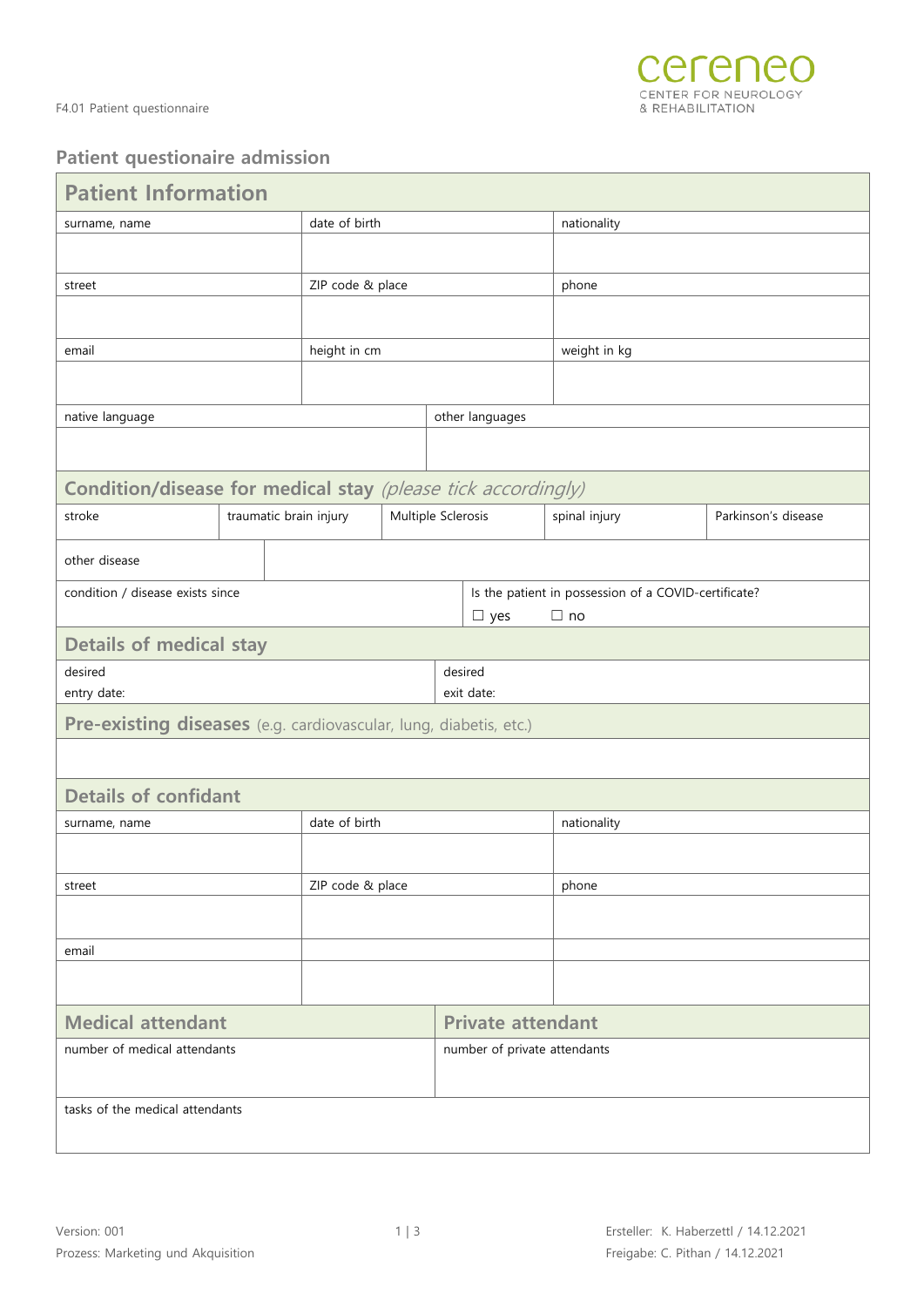| Medical information (please tick accordingly)            |  |    |                                                                     |  |                                                        |          |        |  |  |
|----------------------------------------------------------|--|----|---------------------------------------------------------------------|--|--------------------------------------------------------|----------|--------|--|--|
| Does the patient need ventilation?                       |  |    |                                                                     |  | Does the patient need oxygen?                          |          |        |  |  |
| $\Box$ no<br>$\square$ yes                               |  |    |                                                                     |  | $\Box$ yes $\Box$ no / If so, how much?                |          |        |  |  |
| Is the oxygen saturation required to be monitored?       |  |    |                                                                     |  | Any other severe accidents or diseases?                |          |        |  |  |
| $\Box$ yes $\Box$ no / $\Box$ day $\Box$ night           |  |    |                                                                     |  |                                                        |          |        |  |  |
| Does the patient have any artificial joints?             |  |    |                                                                     |  |                                                        |          |        |  |  |
| $\Box$ yes $\Box$ no / If so, where:                     |  |    |                                                                     |  |                                                        |          |        |  |  |
| <b>Mobility</b> (please tick accordingly)                |  |    |                                                                     |  |                                                        |          |        |  |  |
| Weakness or abnormal rigidity of arm                     |  |    |                                                                     |  | Weakness or abnormal rigidity of foot                  |          |        |  |  |
| yes □ no □ / left arm □ right arm □                      |  |    |                                                                     |  | yes □ no □ / left foot □ right foot □                  |          |        |  |  |
| Extent of weakness or abnormal rigidity of arm           |  |    |                                                                     |  | Extent of weakness or abnormal rigidity of foot        |          |        |  |  |
| $\Box$ mild $\Box$ moderate $\Box$ severe                |  |    |                                                                     |  | $\Box$ mild $\Box$ moderate $\Box$ severe              |          |        |  |  |
| Weakness or abnormal rigidity of trunk                   |  |    |                                                                     |  | Weakness or abnormal rigidity of head / neck           |          |        |  |  |
| yes $\Box$ no $\Box$                                     |  |    |                                                                     |  | yes $\Box$ no $\Box$                                   |          |        |  |  |
| Extent of weakness or abnormal rigidity of trunk         |  |    |                                                                     |  | Extent of weakness or abnormal rigidity of head / neck |          |        |  |  |
| $\square$ mild $\square$ moderate $\square$ severe       |  |    |                                                                     |  | $\Box$ mild $\Box$ moderate $\Box$ severe              |          |        |  |  |
| <b>Perception &amp; Speech</b> (please tick accordingly) |  |    |                                                                     |  |                                                        |          |        |  |  |
|                                                          |  | no |                                                                     |  | mild                                                   | moderate | severe |  |  |
| Impairment of<br>spatial orientation                     |  |    |                                                                     |  |                                                        |          |        |  |  |
| pain or emotional disorder                               |  |    |                                                                     |  |                                                        |          |        |  |  |
| Impairment of perception /<br>consciousness              |  |    |                                                                     |  |                                                        |          |        |  |  |
| Impairment of swallowing                                 |  |    |                                                                     |  |                                                        |          |        |  |  |
| Impairment of<br>cognition / memory                      |  |    |                                                                     |  |                                                        |          |        |  |  |
| Impairment of speech                                     |  |    |                                                                     |  |                                                        |          |        |  |  |
| Impairment of language                                   |  |    |                                                                     |  |                                                        |          |        |  |  |
| Impairment of                                            |  |    |                                                                     |  |                                                        |          |        |  |  |
| linguistic understanding<br>is able to communicate       |  |    |                                                                     |  |                                                        |          |        |  |  |
| her- / himself                                           |  |    |                                                                     |  |                                                        |          |        |  |  |
| Activities of daily living (please tick accordingly)     |  |    |                                                                     |  |                                                        |          |        |  |  |
| eating & drinking                                        |  |    | independent                                                         |  |                                                        |          |        |  |  |
| essential aids:                                          |  |    | Independent with special tools                                      |  |                                                        |          |        |  |  |
| $\Box$ tube in stomach                                   |  |    | nutrition must be prepared & assistance is needed                   |  |                                                        |          |        |  |  |
| $\square$ gastric tube                                   |  |    | completely dependent                                                |  |                                                        |          |        |  |  |
| <b>Personal hygiene</b>                                  |  |    | independent                                                         |  |                                                        |          |        |  |  |
| (bathing, grooming)                                      |  |    | with guidance of a care giver                                       |  |                                                        |          |        |  |  |
|                                                          |  |    | needs support by a care giver / number of required care givers: ___ |  |                                                        |          |        |  |  |
|                                                          |  |    | completely dependent / number of required care givers: ___          |  |                                                        |          |        |  |  |